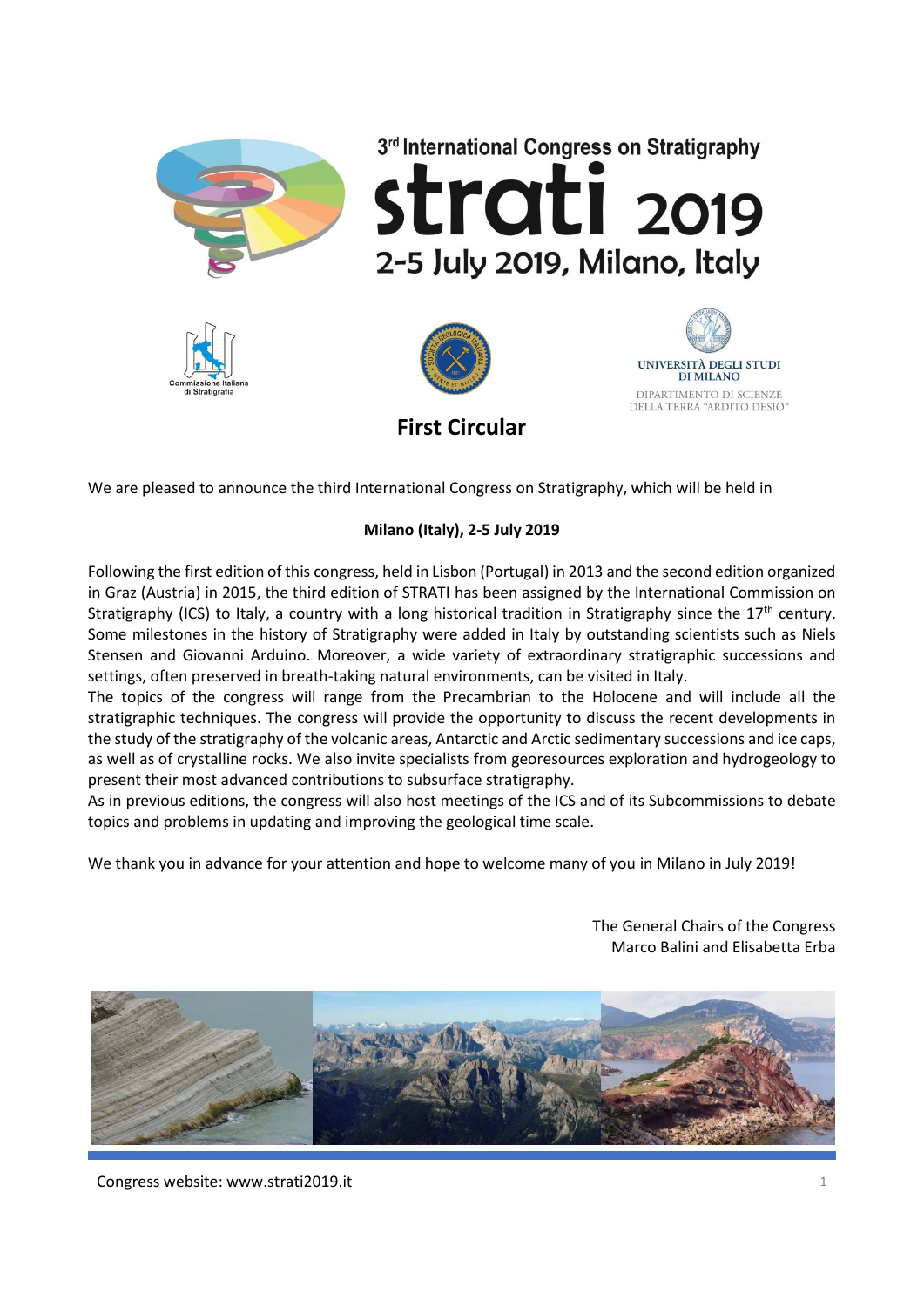#### **VENUE**

The congress will be held in the prestigious venue of the Università degli Studi di Milano, Via Festa del Perdono 7, located in the old "Ca' Granda" (literally "the Big House"). It is a striking historical complex in the heart of the city, located only a seven-minute walk from the famous Piazza del Duomo and easily reachable by public transportation. The University's main campus, a former hospital built between 1456 and 1472, consists of the most historically and artistically significant buildings in Milano.



**THE CONGRESS VENUE: Università degli Studi di Milano, Via Festa del Perdono 7, 20100 Milano** 

#### **LOCATION**

Milano is a city with an eclectic spirit that can please everyone: those who seek for art and those who prefer food, recreation or business. Located in North Italy, Milano is often referred to as the Italian "capital of industry, commerce, finance, fashion and design". The history of the town dates back to Roman times. Such



a long history is well documented by monuments and churches. Milano was also visited by several artists, especially during the Middle Age and the Renaissance, whose masterpieces are preserved in several Museums. The most representative monument is the Duomo, the highest expression of the Italian Gothic. The quality of accommodation and tourist attraction in Milano and the excellent transport links with most Italian and European towns, will make this event very interesting for the international audience.

# **ORGANIZATION**

The congress will be organized by the *Commissione Italiana di Stratigrafia* (CIS)-*Società Geologica Italiana* (SGI) and the *Department of Earth Sciences "Ardito Desio"* of the University of Milano. The organizational framework for the congress is presently as follows: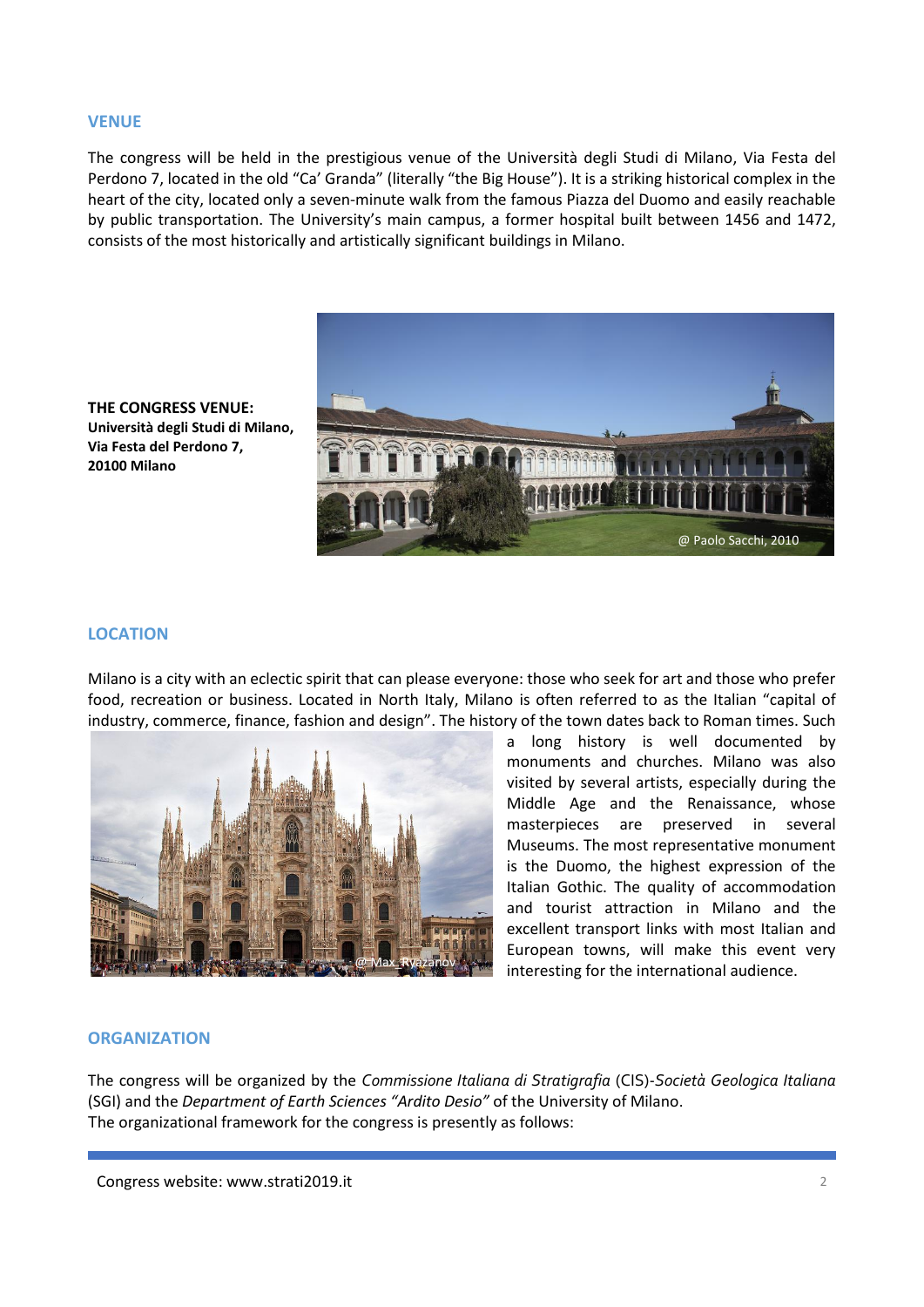General Chairs: Marco Balini, *Università di Milano, Italy* Elisabetta Erba, *Università di Milano, Italy*

# Scientific Committee:

Adele Bertini, Peter Brack, William Cavazza, Mauro Coltorti, Piero Di Stefano, Annalisa Ferretti, Stanley C. Finney, Fabio Florindo, Fabrizio Galluzzo, Piero Gianolla, David A.T. Harper, Martin J. Head, Thijs van Kolfschoten, Maria Marino, Simonetta Monechi, Giovanni Monegato, Maria Rose Petrizzo, Claudia Principe, Isabella Raffi, Lorenzo Rook.

# Organizing Committee:

The Organizing Committee is composed by members of the *Department of Earth Sciences "Ardito Desio"* and of the *Società Geologica Italiana*.

Lucia Angiolini, Cinzia Bottini, Bernardo Carmina, Domenico Cosentino, Fabrizio Felletti, Daniela Germani, Fabio M. Petti, Alessandro Zuccari.

# **SCIENTIFIC PROGRAM**

The scientific program is intended to give space to researches through all stratigraphic fields, methodologies and applications. In order to achieve this scope, the following themes have been identified:

- T1. History of Stratigraphy
- T2. Stratigraphic tools
- T3. Erathemes, Systems, Series and Stages
- T4. Stratigraphy of carbonates and carbonate platforms
- T5. Stratigraphy of volcanoes and of volcanic areas
- T6. Antarctic and Arctic
- T7. Stratigraphy and geological mapping
- T8. Subsurface stratigraphy
- T9. Geochronology and time scales
- T10. Stratigraphy in crystalline rocks
- T11. Open theme

# **CALL FOR SCIENTIFIC SESSION PROPOSALS**

We invite the whole community of stratigraphers to propose sessions within the above themes. All the proposals will be collected via the website of the congress www.strati2019.it. **Deadline for the submission of the scientific session proposals is 31st July 2018.**

Congress website: www.strati2019.it 3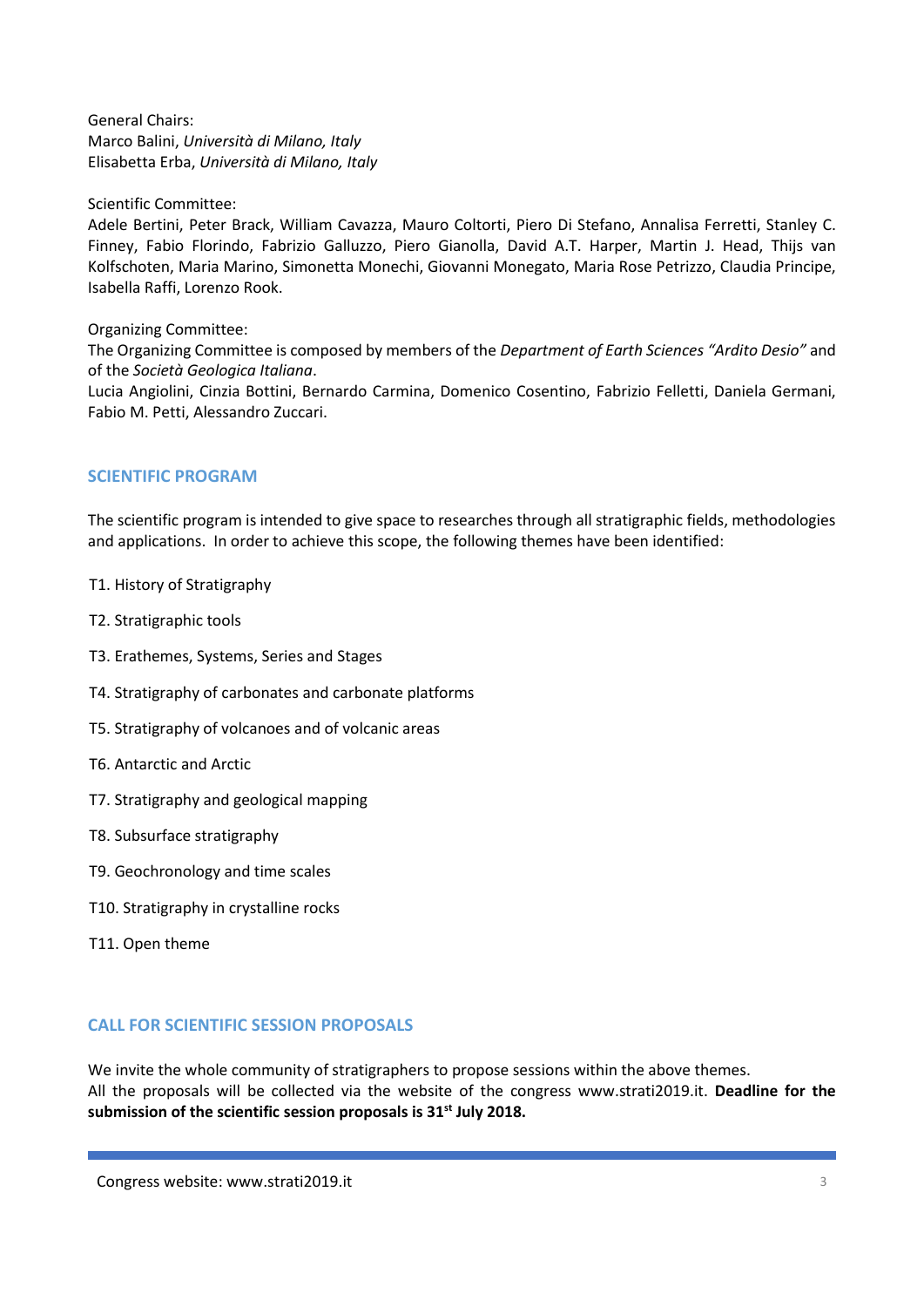The session proposals will be examined by the Scientific Committee for optimization. The list of the accepted sessions and the resulting Scientific Program, will be published on the congress website and announced within the second circular.

The final Scientific Program will be defined after the submission of the abstracts.

# **MEETING AND WORKSHOP PROPOSALS**

We encourage the ICS Subcommission and INQUA Commission Chairs to submit proposals for business meetings to be held during the congress.

We also invite the submission of workshop proposals on specific stratigraphic topics.

Submission is via the website of the congress www.strati2019.it. **Deadline for the submission of the meeting and workshop proposals is 31st July 2018.**

#### **LANGUAGE**

English will be the official language of the meeting and field trips.

#### **REGISTRATION FEES**

| <b>Registration fees</b>               | <b>Early registration</b><br>(Before March 31, 2019) | Late registration<br>(After March 31, 2019) |
|----------------------------------------|------------------------------------------------------|---------------------------------------------|
| Full rate (including SGI membership*)  | 410€                                                 | 510€                                        |
| Full rate for SGI members**            | 350€                                                 | 450€                                        |
|                                        |                                                      |                                             |
| Full rate                              | 470€                                                 | 570€                                        |
| Reduced*** (including SGI membership*) | 300€                                                 | 400€                                        |
| Reduced*** for SGI members**           | 260€                                                 | 360€                                        |
| Reduced***                             | 340€                                                 | 440€                                        |
| Daily rate (including SGI membership)  |                                                      | 220€                                        |
| Daily rate for SGI members **          |                                                      | 160€                                        |
| Daily rate                             |                                                      | 280€                                        |
| Accompanying persons                   | 180€                                                 | 230€                                        |

\*Participants will enrol the SGI starting from the date of registration to the congress to the end of 2019 \*\*Participants having paid their annual membership fee for 2018 to the Società Geologica Italiana (SGI) \*\*\*Reduced rate for students and retired persons

Registration fee includes morning and afternoon coffee breaks and lunches. Details for payment will be available in the second circular.

# **HOW TO TRAVEL TO MILANO AND ACCOMMODATION**

Milano can be easily reached by train and by plane (three international airports are located in the surrounding of the city). The venue of the congress is very easy to reach through a dense network of surface and underground/subway transportation. Detailed information on transportation, accommodation and tourism in Milano are provided in the congress website.